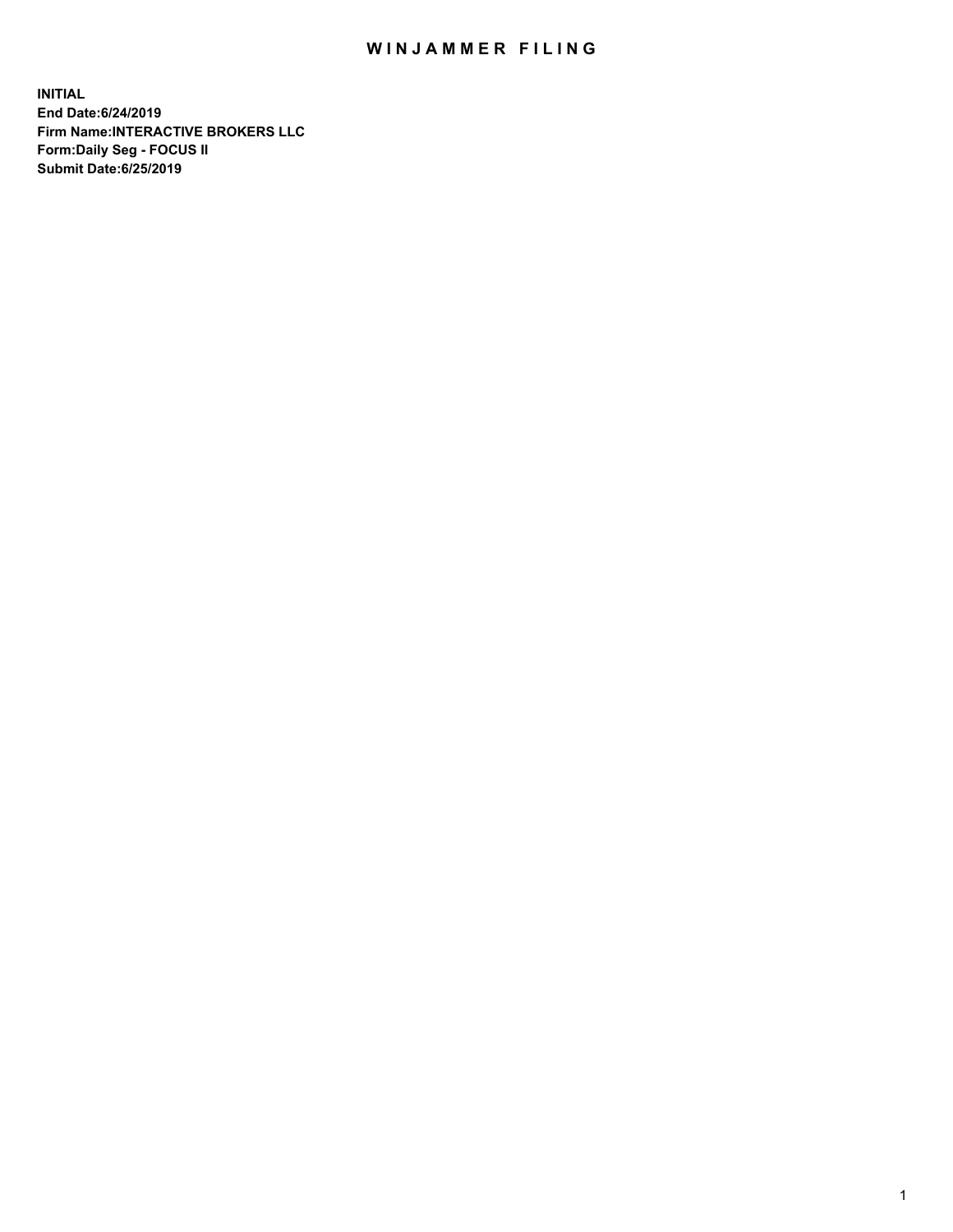**INITIAL End Date:6/24/2019 Firm Name:INTERACTIVE BROKERS LLC Form:Daily Seg - FOCUS II Submit Date:6/25/2019 Daily Segregation - Cover Page**

| Name of Company                                                                                                                                                                                                                                                                                                                | <b>INTERACTIVE BROKERS LLC</b>                                                                  |
|--------------------------------------------------------------------------------------------------------------------------------------------------------------------------------------------------------------------------------------------------------------------------------------------------------------------------------|-------------------------------------------------------------------------------------------------|
| <b>Contact Name</b>                                                                                                                                                                                                                                                                                                            | James Menicucci                                                                                 |
| <b>Contact Phone Number</b>                                                                                                                                                                                                                                                                                                    | 203-618-8085                                                                                    |
| <b>Contact Email Address</b>                                                                                                                                                                                                                                                                                                   | jmenicucci@interactivebrokers.c<br>om                                                           |
| FCM's Customer Segregated Funds Residual Interest Target (choose one):<br>a. Minimum dollar amount: ; or<br>b. Minimum percentage of customer segregated funds required:% ; or<br>c. Dollar amount range between: and; or<br>d. Percentage range of customer segregated funds required between:% and%.                         | $\overline{\mathbf{0}}$<br>$\overline{\mathbf{0}}$<br>155,000,000 245,000,000<br>0 <sub>0</sub> |
| FCM's Customer Secured Amount Funds Residual Interest Target (choose one):<br>a. Minimum dollar amount: ; or<br>b. Minimum percentage of customer secured funds required:% ; or<br>c. Dollar amount range between: and; or<br>d. Percentage range of customer secured funds required between:% and%.                           | $\overline{\mathbf{0}}$<br>0<br>80,000,000 120,000,000<br>0 <sub>0</sub>                        |
| FCM's Cleared Swaps Customer Collateral Residual Interest Target (choose one):<br>a. Minimum dollar amount: ; or<br>b. Minimum percentage of cleared swaps customer collateral required:% ; or<br>c. Dollar amount range between: and; or<br>d. Percentage range of cleared swaps customer collateral required between:% and%. | $\overline{\mathbf{0}}$<br><u>0</u><br>$\underline{0}$ $\underline{0}$<br>00                    |

Attach supporting documents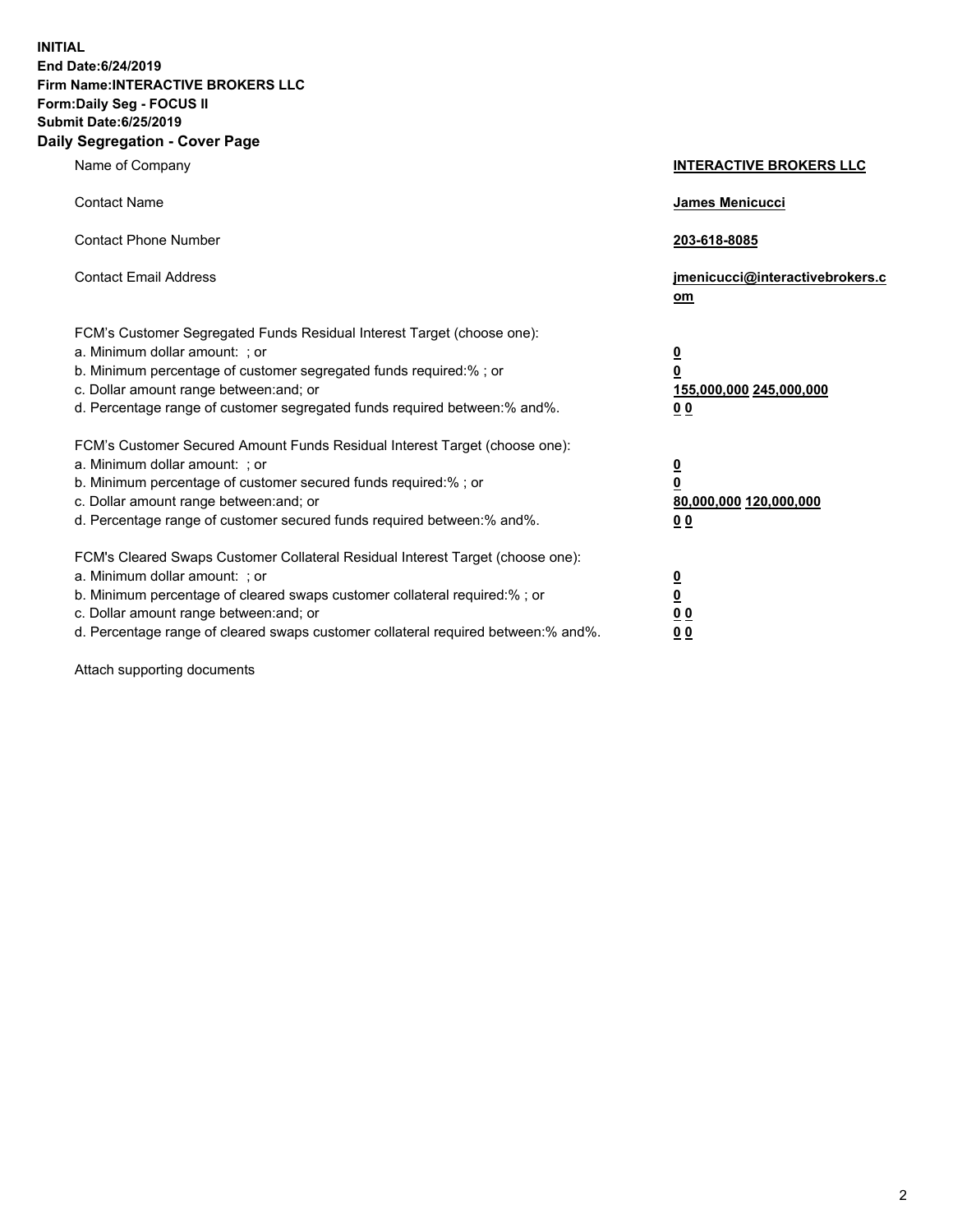## **INITIAL End Date:6/24/2019 Firm Name:INTERACTIVE BROKERS LLC Form:Daily Seg - FOCUS II Submit Date:6/25/2019 Daily Segregation - Secured Amounts**

|                | Dany Segregation - Secured Announts                                                         |                                                   |
|----------------|---------------------------------------------------------------------------------------------|---------------------------------------------------|
|                | Foreign Futures and Foreign Options Secured Amounts                                         |                                                   |
|                | Amount required to be set aside pursuant to law, rule or regulation of a foreign            | $0$ [7305]                                        |
|                | government or a rule of a self-regulatory organization authorized thereunder                |                                                   |
| $\mathbf{1}$ . | Net ledger balance - Foreign Futures and Foreign Option Trading - All Customers             |                                                   |
|                | A. Cash                                                                                     | 474,268,311 [7315]                                |
|                | B. Securities (at market)                                                                   | $0$ [7317]                                        |
| 2.             | Net unrealized profit (loss) in open futures contracts traded on a foreign board of trade   | 14,095,449 [7325]                                 |
| 3.             | Exchange traded options                                                                     |                                                   |
|                | a. Market value of open option contracts purchased on a foreign board of trade              | 42,444 [7335]                                     |
|                | b. Market value of open contracts granted (sold) on a foreign board of trade                | -28,047 [7337]                                    |
| 4.             | Net equity (deficit) (add lines 1. 2. and 3.)                                               | 488,378,157 [7345]                                |
| 5.             | Account liquidating to a deficit and account with a debit balances - gross amount           | 5,706 [7351]                                      |
|                | Less: amount offset by customer owned securities                                            | 0 [7352] 5,706 [7354]                             |
| 6.             | Amount required to be set aside as the secured amount - Net Liquidating Equity              | 488,383,863 [7355]                                |
|                | Method (add lines 4 and 5)                                                                  |                                                   |
| 7.             | Greater of amount required to be set aside pursuant to foreign jurisdiction (above) or line | 488,383,863 [7360]                                |
|                | 6.                                                                                          |                                                   |
|                | FUNDS DEPOSITED IN SEPARATE REGULATION 30.7 ACCOUNTS                                        |                                                   |
| 1.             | Cash in banks                                                                               |                                                   |
|                | A. Banks located in the United States                                                       | 116,745,354 [7500]                                |
| 2.             | B. Other banks qualified under Regulation 30.7<br><b>Securities</b>                         | 0 [7520] 116,745,354 [7530]                       |
|                | A. In safekeeping with banks located in the United States                                   |                                                   |
|                | B. In safekeeping with other banks qualified under Regulation 30.7                          | 413,677,345 [7540]<br>0 [7560] 413,677,345 [7570] |
| 3.             | Equities with registered futures commission merchants                                       |                                                   |
|                | A. Cash                                                                                     | $0$ [7580]                                        |
|                | <b>B.</b> Securities                                                                        | $0$ [7590]                                        |
|                | C. Unrealized gain (loss) on open futures contracts                                         | $0$ [7600]                                        |
|                | D. Value of long option contracts                                                           | $0$ [7610]                                        |
|                | E. Value of short option contracts                                                          | 0 [7615] 0 [7620]                                 |
| 4.             | Amounts held by clearing organizations of foreign boards of trade                           |                                                   |
|                | A. Cash                                                                                     | $0$ [7640]                                        |
|                | <b>B.</b> Securities                                                                        | $0$ [7650]                                        |
|                | C. Amount due to (from) clearing organization - daily variation                             | $0$ [7660]                                        |
|                | D. Value of long option contracts                                                           | $0$ [7670]                                        |
|                | E. Value of short option contracts                                                          | 0 [7675] 0 [7680]                                 |
| 5.             | Amounts held by members of foreign boards of trade                                          |                                                   |
|                | A. Cash                                                                                     | 66,646,098 [7700]                                 |
|                | <b>B.</b> Securities                                                                        | $0$ [7710]                                        |
|                | C. Unrealized gain (loss) on open futures contracts                                         | 11,821,525 [7720]                                 |
|                | D. Value of long option contracts                                                           | 42,444 [7730]                                     |
|                | E. Value of short option contracts                                                          | -28,047 [7735] 78,482,020 [7740]                  |
| 6.             | Amounts with other depositories designated by a foreign board of trade                      | 0 [7760]                                          |
| 7.             | Segregated funds on hand                                                                    | $0$ [7765]                                        |
| 8.             | Total funds in separate section 30.7 accounts                                               | 608,904,719 [7770]                                |
| 9.             | Excess (deficiency) Set Aside for Secured Amount (subtract line 7 Secured Statement         | 120,520,856 [7380]                                |
|                | Page 1 from Line 8)                                                                         |                                                   |
| 10.            | Management Target Amount for Excess funds in separate section 30.7 accounts                 | 80,000,000 [7780]                                 |
| 11.            | Excess (deficiency) funds in separate 30.7 accounts over (under) Management Target          | 40,520,856 [7785]                                 |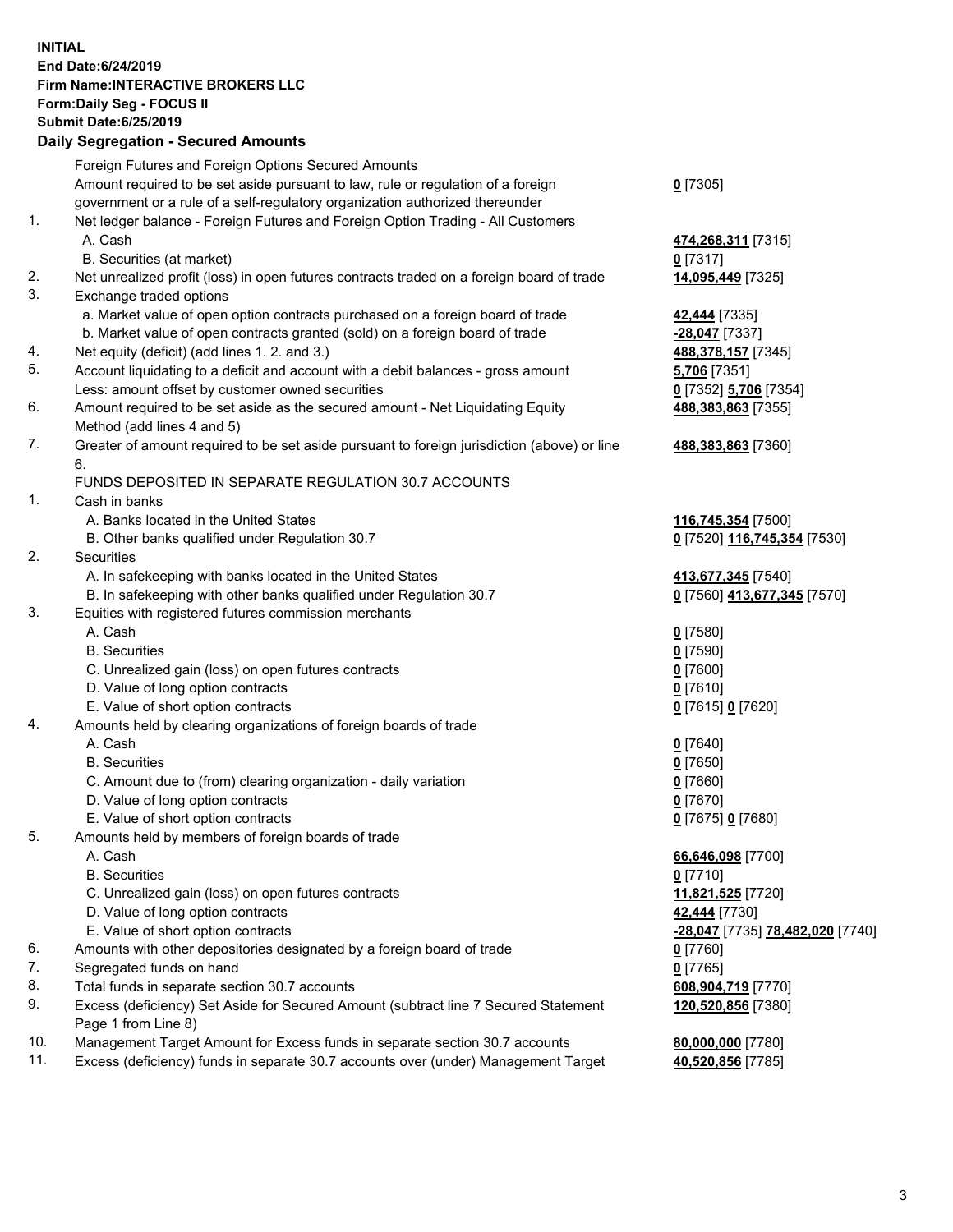**INITIAL End Date:6/24/2019 Firm Name:INTERACTIVE BROKERS LLC Form:Daily Seg - FOCUS II Submit Date:6/25/2019 Daily Segregation - Segregation Statement** SEGREGATION REQUIREMENTS(Section 4d(2) of the CEAct) 1. Net ledger balance A. Cash **3,948,591,553** [7010] B. Securities (at market) **0** [7020] 2. Net unrealized profit (loss) in open futures contracts traded on a contract market **5,089,939** [7030] 3. Exchange traded options A. Add market value of open option contracts purchased on a contract market **211,135,396** [7032] B. Deduct market value of open option contracts granted (sold) on a contract market **-253,914,751** [7033] 4. Net equity (deficit) (add lines 1, 2 and 3) **3,910,902,137** [7040] 5. Accounts liquidating to a deficit and accounts with debit balances - gross amount **1,310,721** [7045] Less: amount offset by customer securities **0** [7047] **1,310,721** [7050] 6. Amount required to be segregated (add lines 4 and 5) **3,912,212,858** [7060] FUNDS IN SEGREGATED ACCOUNTS 7. Deposited in segregated funds bank accounts A. Cash **805,898,967** [7070] B. Securities representing investments of customers' funds (at market) **2,042,001,965** [7080] C. Securities held for particular customers or option customers in lieu of cash (at market) **0** [7090] 8. Margins on deposit with derivatives clearing organizations of contract markets A. Cash **6,766,064** [7100] B. Securities representing investments of customers' funds (at market) **1,297,173,463** [7110] C. Securities held for particular customers or option customers in lieu of cash (at market) **0** [7120] 9. Net settlement from (to) derivatives clearing organizations of contract markets **3,961,707** [7130] 10. Exchange traded options A. Value of open long option contracts **218,349,237** [7132] B. Value of open short option contracts **-261,389,164** [7133] 11. Net equities with other FCMs A. Net liquidating equity **0** [7140] B. Securities representing investments of customers' funds (at market) **0** [7160] C. Securities held for particular customers or option customers in lieu of cash (at market) **0** [7170] 12. Segregated funds on hand **0** [7150] 13. Total amount in segregation (add lines 7 through 12) **4,112,762,239** [7180] 14. Excess (deficiency) funds in segregation (subtract line 6 from line 13) **200,549,381** [7190] 15. Management Target Amount for Excess funds in segregation **155,000,000** [7194]

16. Excess (deficiency) funds in segregation over (under) Management Target Amount Excess

**45,549,381** [7198]